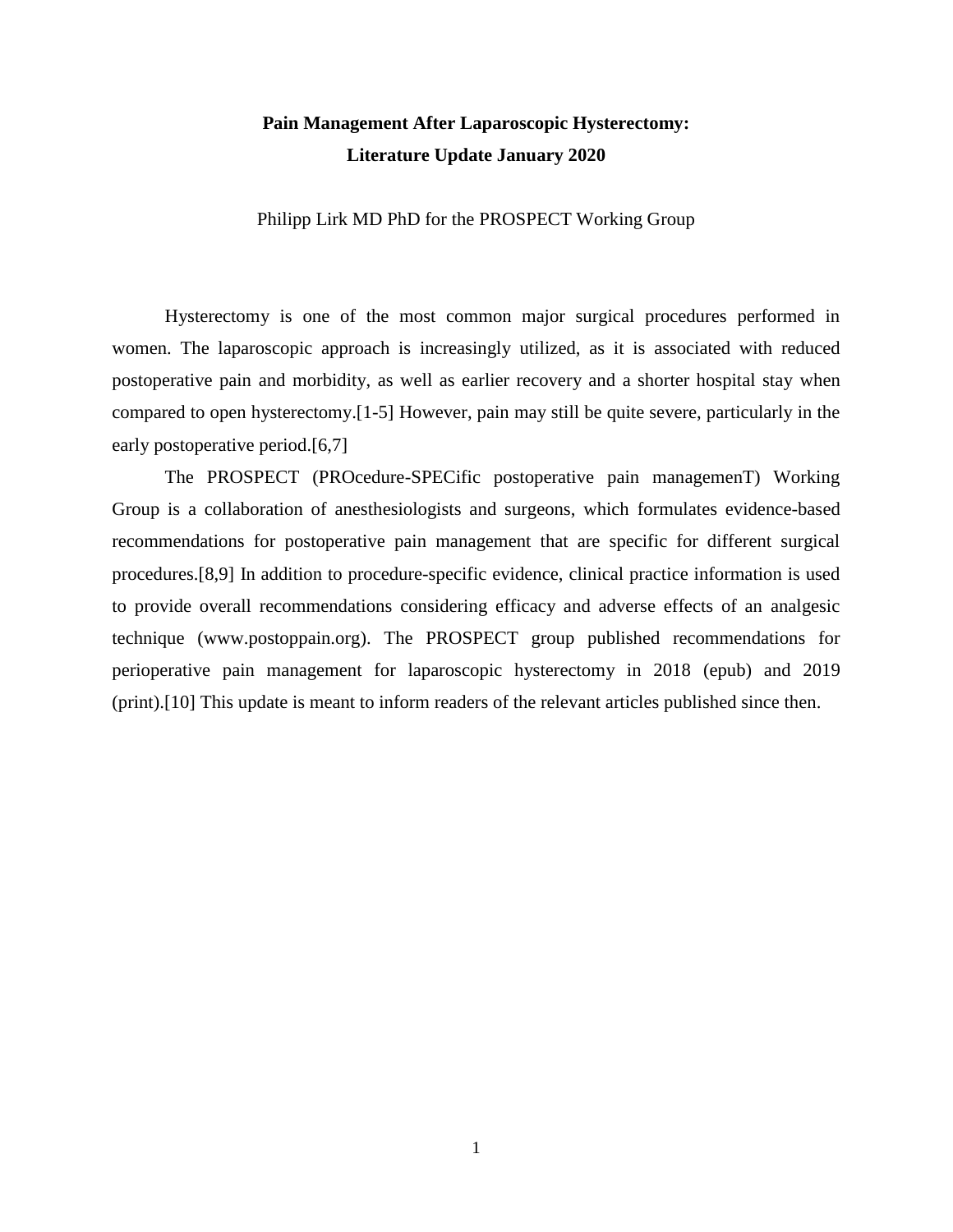#### **METHODS**

A systematic review of randomized controlled trials (RCTs) published between May 2018 and November 2019 assessing analgesic interventions for laparoscopic hysterectomy was performed on December 13, 2019, according to the Preferred Reporting Items for Systematic reviews and Meta-Analyses (PRISMA) guidelines using EMBASE, PUBMED, and the Cochrane register of controlled trials.[11] The search terms related to pain interventions for laparoscopic hysterectomy surgery without language restriction included "laparoscopic hysterectomy" AND ("postoperative pain" OR "analgesia" OR "visual analog score" OR "local anesthetic" OR "regional anesthesia" OR "regional analgesia" OR "infiltration" OR "TAP block" OR "nonsteroidal antiinflammatory drugs" OR "non opioid analgesic" OR "opioid" OR "dexamethasone" OR "gabapentin" OR "pregabalin" OR "ketamine" OR "paracetamol" OR "acetaminophen" OR "corticosteroids"). We also manually retrieved publications referred in studies identified by our preceding search.

#### **Study inclusion/exclusion criteria**

We included RCTs assessing analgesic, anesthetic, or surgical interventions for laparoscopic hysterectomy with pain intensity measured by visual analogue scale (VAS) or numerical rating scale (NRS). Studies that did not measure pain intensity and studies including laparoscopic hysterectomy that reported data pooled with other surgical procedures were excluded. Specifically, the group seeks to determine the relevance of study interventions in current perioperative care practice, and critically evaluate the baseline pain treatment.

In the most recent methodological update, only studies using adequate basic analgesia (paracetamol, nonsteroidal or COX-2-specific drugs) and adequate access to opioid rescue medication will be considered as basis for new recommendations.[12]

#### **RESULTS**

We found 37 studies, of which 16 RCT and 3 meta-analyses are reported here. The PRISMA flowchart for the literature search is given in Figure 1. Table 1 summarized the trials and meta-analyses published since the previous guideline was presented**.** 

Three studies investigated basic analgesic drugs: Lombardi found no analgesic difference between preoperative oral and intraoperative intravenous paracetamol,[13] whereas Rindos

2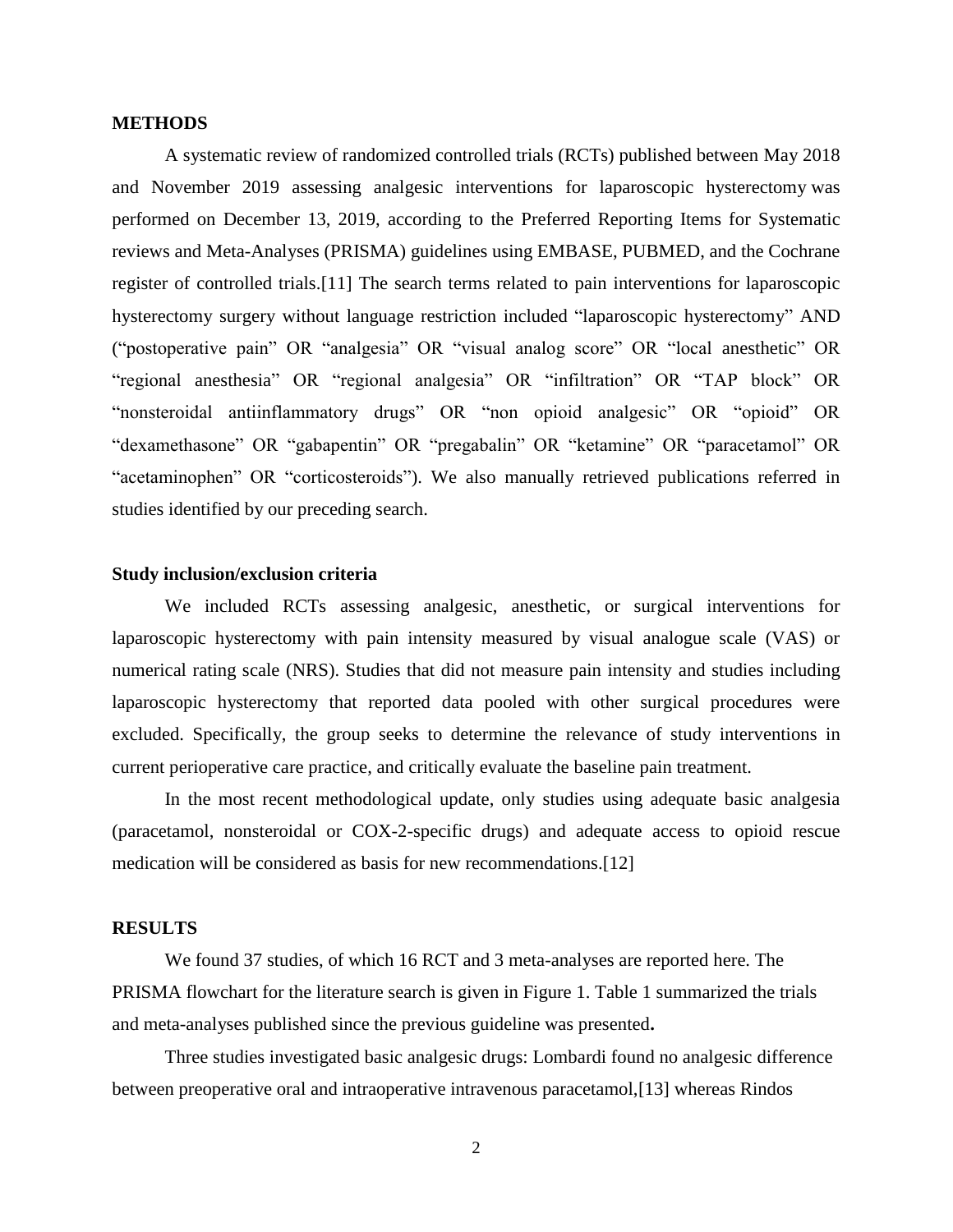found no analgesic difference when adding paracetamol to ketorolac.[14] Oh and colleagues found no clinically relevant difference between postoperative patient-controlled analgesia (PCA) using either sufentanil or fentanyl.[15]

Five studies investigated analgesic adjuncts. First, Turkay reported analgesic and opioidsparing effects of postoperative chewing gum.[16] Two studies found no analgesic efficacy of duloxetine [17] and gabapentin,[18] with both agents not recommended in the most recent PROSPECT recommendations.[10] Kim reported positive effects of trigger point injection or ELMA cream on shoulder tip pain,[19] and Du reported a weak analgesic effect of 0.5 mg/kg dexmedetomidine.[20] There is thus insufficient evidence and no clinical relevance to trigger point injection, and in the light of two negative studies on dexmedetomidine and one marginally positive study (less rescue analgesic doses) in the original recommendation,[10] dexmedetomidine cannot be recommended.

Six studies investigated regional anesthesia techniques. TAP block, not recommended in the recent recommendations, was investigated by Hutchinson, who reported analgesic effect and reduced opioid consumption when Exparel was used,[21] whereas Korkmaz found no analgesic efficacy and only a marginal opioid-sparing effect.[22] Paracervical block had a brief (1 hour postoperatively) effect in one study,[23] and no effect in another study.[24] One study found an analgesic effect when the uterosacral ligament was infiltrated at closure,[25] and one study found analgesic effects when a superior hypogastric block was performed under direct vision during laparoscopy.[26] These studies do not change the previous recommendations.[10]

Sugihara found analgesic efficacy of port site infiltration in the presence of adequate baseline analgesia.[27] In the previous recommendation, Kim [28] had found analgesic efficacy of local anesthetic infiltration when ketorolac was used as baseline analgesia, but only at one timepoint one hour after surgery,[28] and Barron had demonstrated analgesic efficacy of infiltration, but that study did not include adequate basic analgesia.[29] There is thus growing, but still limited, evidence precluding a definitive recommendation of port site infiltration.

Finally, Radosa showed that lower (8 mmHg) infiltration pressures resulted in lower postoperative pain intensity than high (15 mmHg) pressures.[30]

In conclusion, the recent studies do not change the previously published recommendation, even though we note a new high-quality trial with adequate basic analgesia supporting the use of port-site infiltration.[27]

3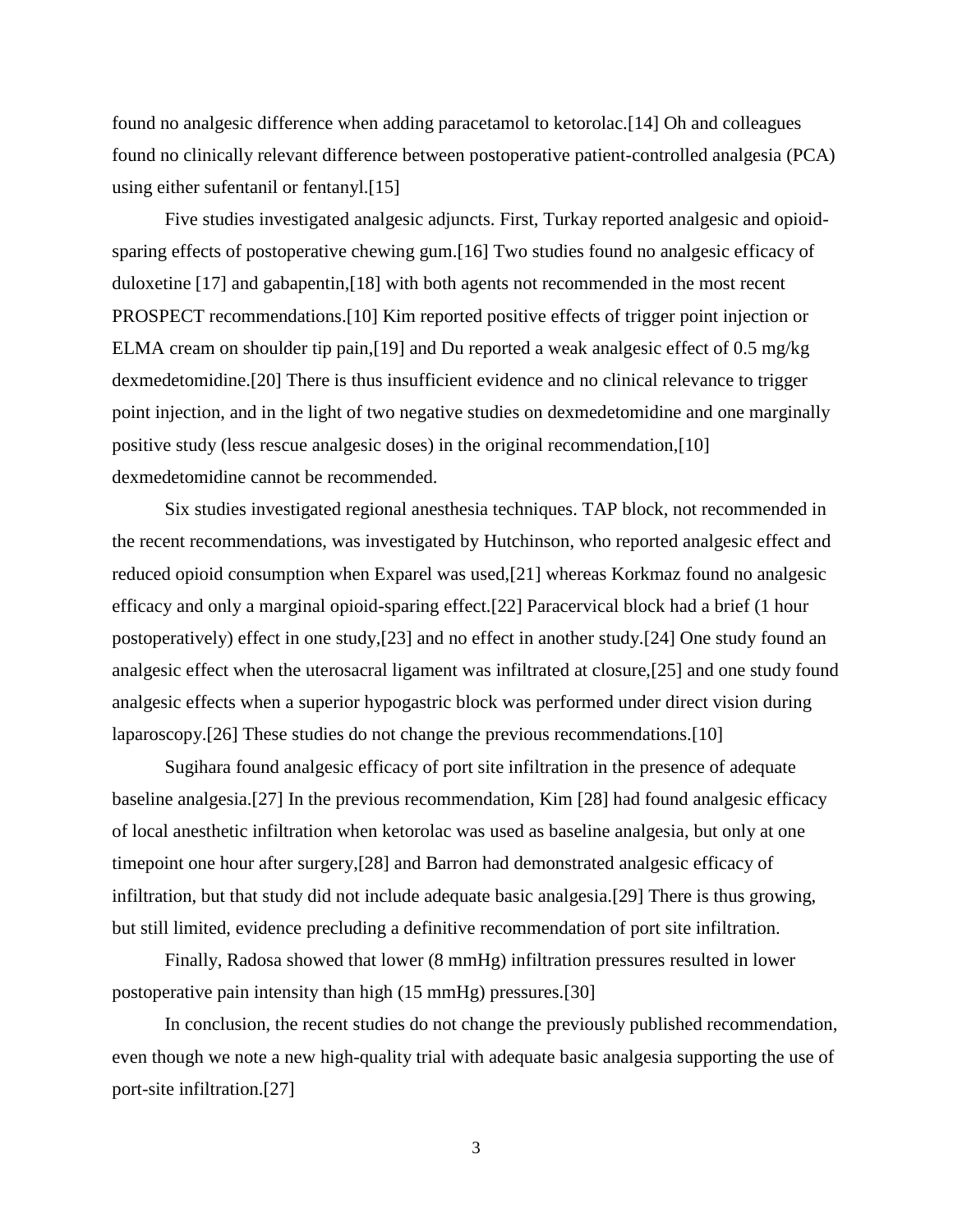# **Figure 1: PRISMA Flow chart of literature search**

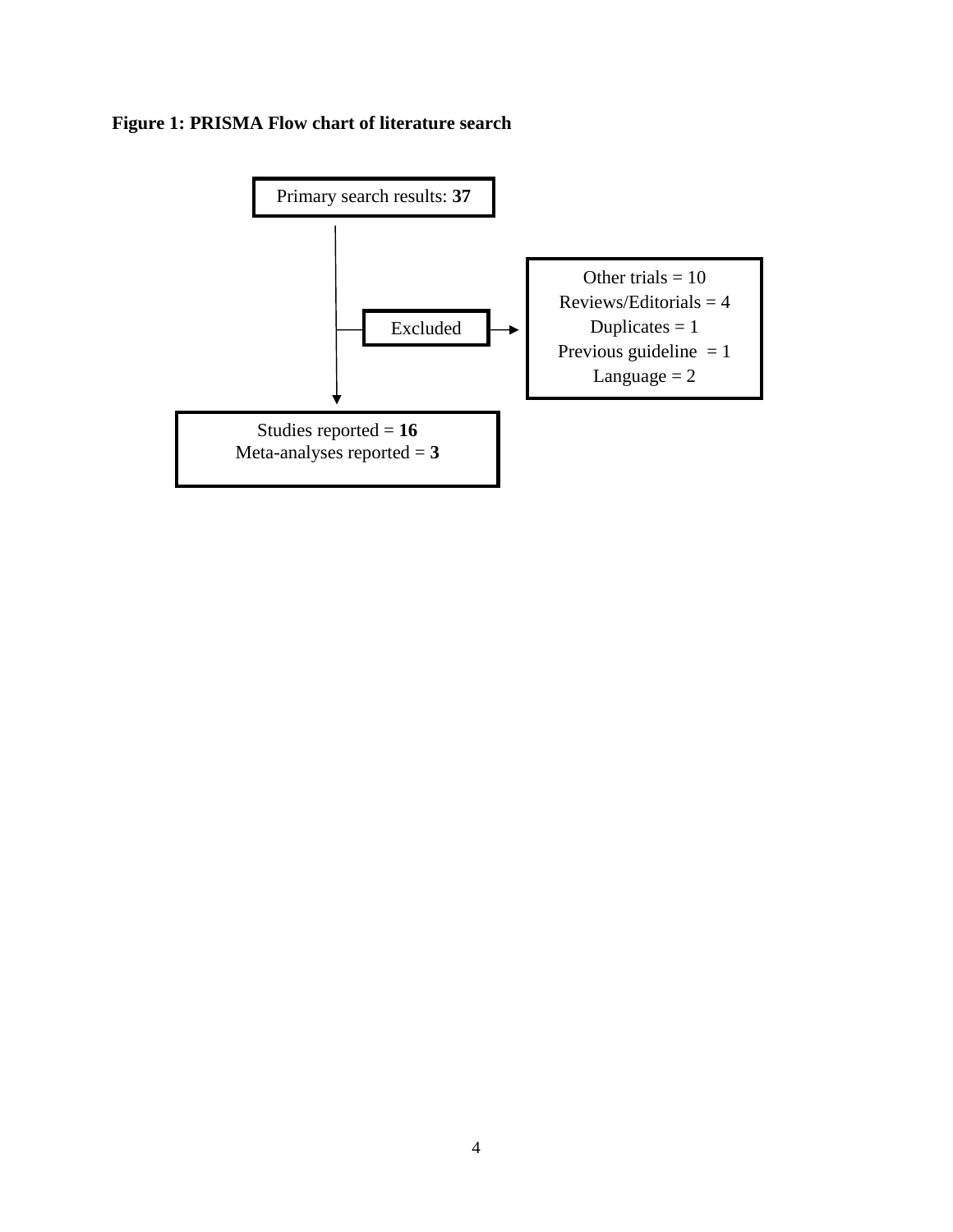**Table 1:** Summary of key results from studies evaluating systemic analgesics, analgesics adjuncts, regional anaesthesia, and surgical procedures in patients undergoing laparoscopic hysterectomy.

| <b>Study</b>                             | <b>Study design / Adequate</b>                  | <b>Pain Scores</b>                  | <b>Cumulative</b>  |  |  |
|------------------------------------------|-------------------------------------------------|-------------------------------------|--------------------|--|--|
|                                          | baseline analgesia                              |                                     | opioid doses       |  |  |
| Baseline analgesia (systemic nonopioids) |                                                 |                                     |                    |  |  |
| Lombardi, 2019                           | Pre-emptive oral, or                            | <b>NS</b>                           | <b>NS</b>          |  |  |
| $[13]$                                   | intraoperative intravenous                      |                                     |                    |  |  |
|                                          | paracetamol 1g.                                 |                                     |                    |  |  |
|                                          | Baseline analgesia: None other                  |                                     |                    |  |  |
|                                          | than paracetamol.                               |                                     |                    |  |  |
|                                          | Number of patients: 38 / 37.                    |                                     |                    |  |  |
| Rindos, 2019 [14]                        | Intravenous paracetamol, or                     | <b>NS</b>                           | <b>NS</b>          |  |  |
|                                          | Placebo.                                        |                                     |                    |  |  |
|                                          | Baseline analgesia: Ketorolac.                  |                                     |                    |  |  |
|                                          | Number of patients: 89 / 91.                    |                                     |                    |  |  |
| <b>Opioids</b>                           |                                                 |                                     |                    |  |  |
| Oh, 2019 [15]                            | Intraoperative and postoperative                | <b>NS</b>                           | More rescue boli   |  |  |
|                                          | (PCA) fentanyl, or sufentanil                   |                                     | in fentanyl group. |  |  |
|                                          | assumuing 5:1 equipotency.                      |                                     |                    |  |  |
|                                          | Baseline analgesia: None                        |                                     |                    |  |  |
|                                          | reported.                                       |                                     |                    |  |  |
|                                          | Number of patients: 31 / 33.                    |                                     |                    |  |  |
| <b>Analgesic Adjuncts</b>                |                                                 |                                     |                    |  |  |
|                                          | Turkay, 2019 [16] Chewing gum postoperative, or | Lower in chewing   Lower in chewing |                    |  |  |
|                                          | Controls.                                       | group.                              | group.             |  |  |
|                                          | Baseline analgesia: None                        |                                     |                    |  |  |
|                                          | reported.                                       |                                     |                    |  |  |
|                                          | Number of patients: 58 / 51.                    |                                     |                    |  |  |
| Takmaz, 2019                             | Oral duloxetine 60 mg 2 hours                   | <b>NS</b>                           | <b>NS</b>          |  |  |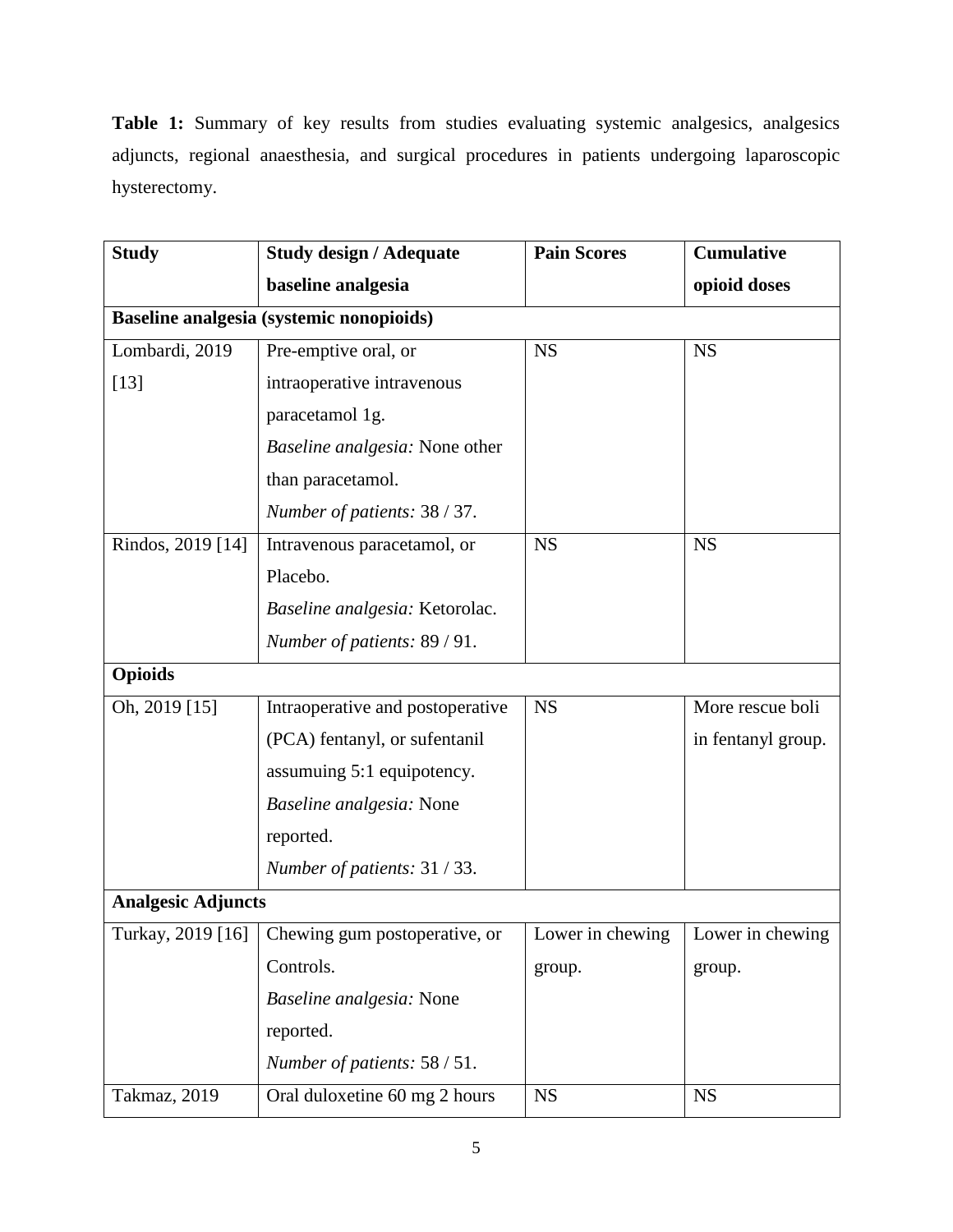| $[17]$               | before and 24 hours after            |                      |                  |
|----------------------|--------------------------------------|----------------------|------------------|
|                      | surgery, or Placebo.                 |                      |                  |
|                      | Baseline analgesia: Paracetamol,     |                      |                  |
|                      | Metamizol.                           |                      |                  |
|                      | Number of patients: 40 / 37.         |                      |                  |
| Tulandi, 2019        | Oral gabapentin 600 mg, or           | <b>NS</b>            | <b>NS</b>        |
| $[18]$               | Placebo.                             |                      |                  |
|                      | Baseline analgesia: Paracetamol,     |                      |                  |
|                      | Naproxen.                            |                      |                  |
|                      | Number of patients: 43 / 45.         |                      |                  |
| Kim, 2019 [19]       | Trigger point injection (TPI),       | Lower in TPI or      | <b>NS</b>        |
|                      | EMLA, or Control to control          | EMLA group.          |                  |
|                      | shoulder tip pain after LH.          |                      |                  |
|                      | Baseline analgesia: Ketorolac or     |                      |                  |
|                      | Tramadol as needed.                  |                      |                  |
|                      | Number of patients: $24 / 25 / 25$ . |                      |                  |
| Du, 2018 [20]        | Dexmedetomidine 0.5 mcg/kg           | Weak<br>effect<br>of | Reduced PCA      |
|                      | intraoperatively, or Placebo.        | Dexmedetomidine.     | demand in        |
|                      | Baseline analgesia: None             |                      | Dexmedetomidine  |
|                      | reported.                            |                      | group.           |
|                      | Number of patients: 41 / 40.         |                      |                  |
| Regional anaesthesia |                                      |                      |                  |
| Hutchins, 2019       | TAP block using Exparel, or          | Maximum pain         | 72-hour opioid   |
| $[21]$               | port-site infiltration using plain   | score during first   | consumption      |
|                      | bupivacaine.                         | 24 hours reduced     | reduced in TAP   |
|                      | Baseline analgesia: Paracetamol,     | in TAP group.        | group            |
|                      | Ibuprofen.                           |                      |                  |
|                      | Number of patients: 31/31.           |                      |                  |
| Korkmaz, 2019        | Preincisional subcostal TAP          | <b>NS</b>            | Lower in TAP     |
| $[22]$               | block, or Sham block.                |                      | group by 10-20%. |
|                      | Baseline analgesia: Single           |                      |                  |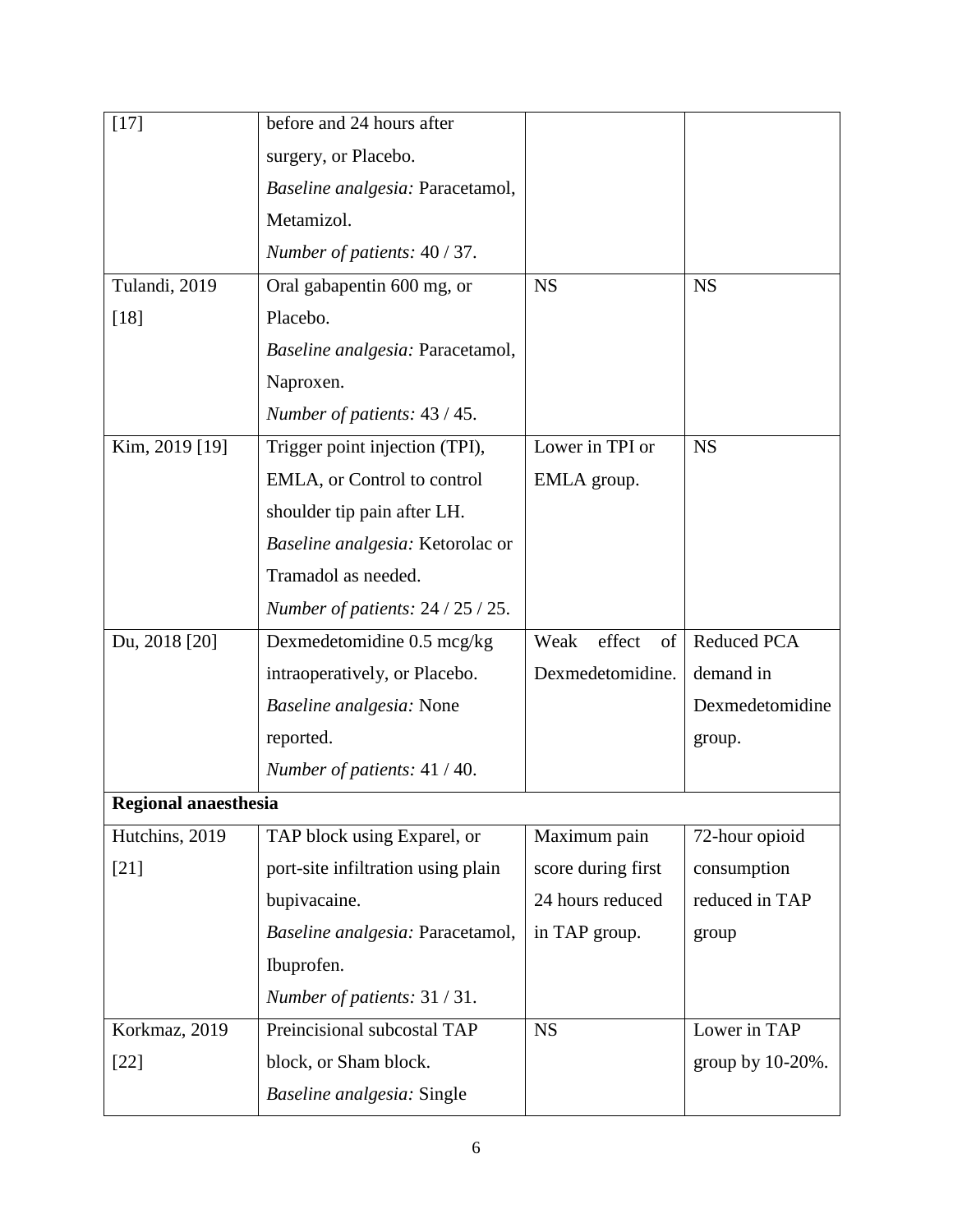|                               | administration of dexketoprofen.   |                     |                     |  |
|-------------------------------|------------------------------------|---------------------|---------------------|--|
|                               | Number of patients: 30 / 30.       |                     |                     |  |
| Radtke, 2019 [23]             | Preincisional paracervical block,  | Lower 30 and 60     | Not reported.       |  |
|                               | or Sham block.                     | minutes             |                     |  |
|                               | Baseline analgesia: None           | postoperatively.    |                     |  |
|                               | reported.                          |                     |                     |  |
|                               | Number of patients: 21 / 20.       |                     |                     |  |
| Barr Grzesh, 2018             | Preincisional paracervical block,  | <b>NS</b>           | <b>NS</b>           |  |
| $[24]$                        | or Sham block.                     |                     |                     |  |
|                               | Baseline analgesia: Opiate,        |                     |                     |  |
|                               | acetaminophen, ibuprofen as        |                     |                     |  |
|                               | needed.                            |                     |                     |  |
|                               | Number of patients: 68 / 64.       |                     |                     |  |
| Kwack, 2018 [25]              | Ropivacaine infiltration of        | Lower in            | Lower in            |  |
|                               | uterosacral ligament at closure,   | ropivacaine group   | ropivacaine         |  |
|                               | or Sham block.                     | at 2 hours.         | group.              |  |
|                               | Baseline analgesia: Ketorolac.     |                     |                     |  |
|                               | Number of patients: 20 / 20.       |                     |                     |  |
| Aytuluk, 2019                 | Superior hypogastric block, or     | Lower in block      | Lower in block      |  |
| $[26]$                        | No block.                          | group at $0 - 6$    | group.              |  |
|                               | Baseline analgesia: NSAID at       | hours.              |                     |  |
|                               | discretion.                        |                     |                     |  |
|                               | Number of patients: 20 / 20        |                     |                     |  |
| <b>Port site infiltration</b> |                                    |                     |                     |  |
| Sugihara, 2018                | Port site infiltration using plain | Lower at selected   | Lower in            |  |
| $[27]$                        | levobupivacaine, or Saline.        | timepoints in       | Infiltration group. |  |
|                               | Basic analgesia: Paracetamol,      | Infiltration group. |                     |  |
|                               | pentazocine or diclofenac as       |                     |                     |  |
|                               | needed.                            |                     |                     |  |
|                               | Number of patients: 147 / 147.     |                     |                     |  |
| <b>Surgical techniques</b>    |                                    |                     |                     |  |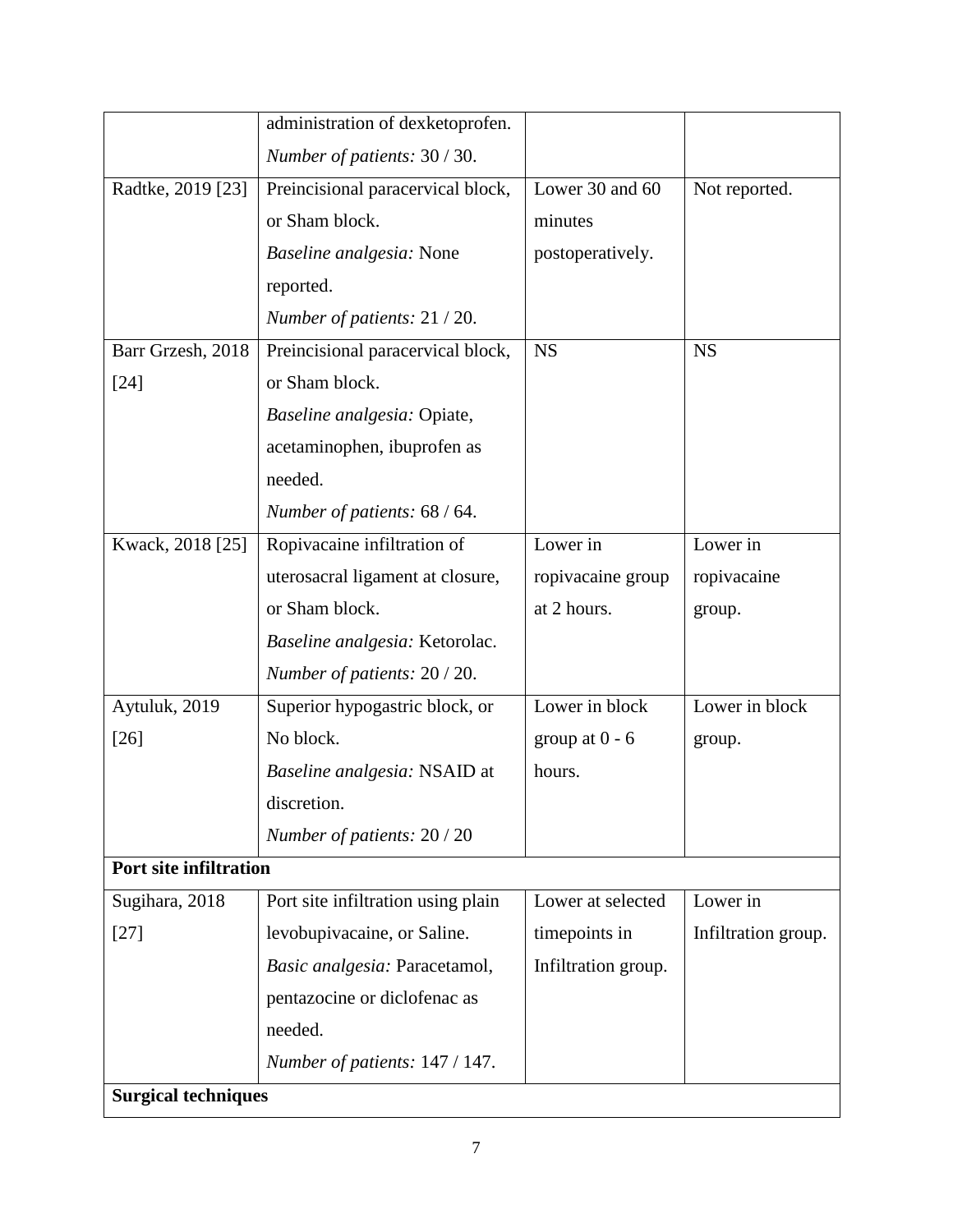| Radosa, 2019 [30]         | Standard (15 mmHg) or Low (8)                                            | Lower in Low    | Lower in Low    |  |
|---------------------------|--------------------------------------------------------------------------|-----------------|-----------------|--|
|                           | mmHg) inflation pressure.                                                | pressure group. | pressure group. |  |
|                           | Baseline analgesia: Metamizole.                                          |                 |                 |  |
|                           | Number of patients: 87 / 91.                                             |                 |                 |  |
| <b>Systematic Reviews</b> |                                                                          |                 |                 |  |
|                           |                                                                          |                 |                 |  |
| Lee, 2019 [31]            | 18 trials, Comparing vaginal and laparoscopic hysterectomy, VH has lower |                 |                 |  |
|                           | 24 hour pain scores.                                                     |                 |                 |  |
| Bacal, 2019 [32]          | 14 trials, TAP block analgesic in both AH and LH, reduction in morphine  |                 |                 |  |
|                           | in AH, but not LH.                                                       |                 |                 |  |
| Zhou, 2018 [33]           | 13 trials, TAP block helpful in AH but not LH                            |                 |                 |  |
|                           |                                                                          |                 |                 |  |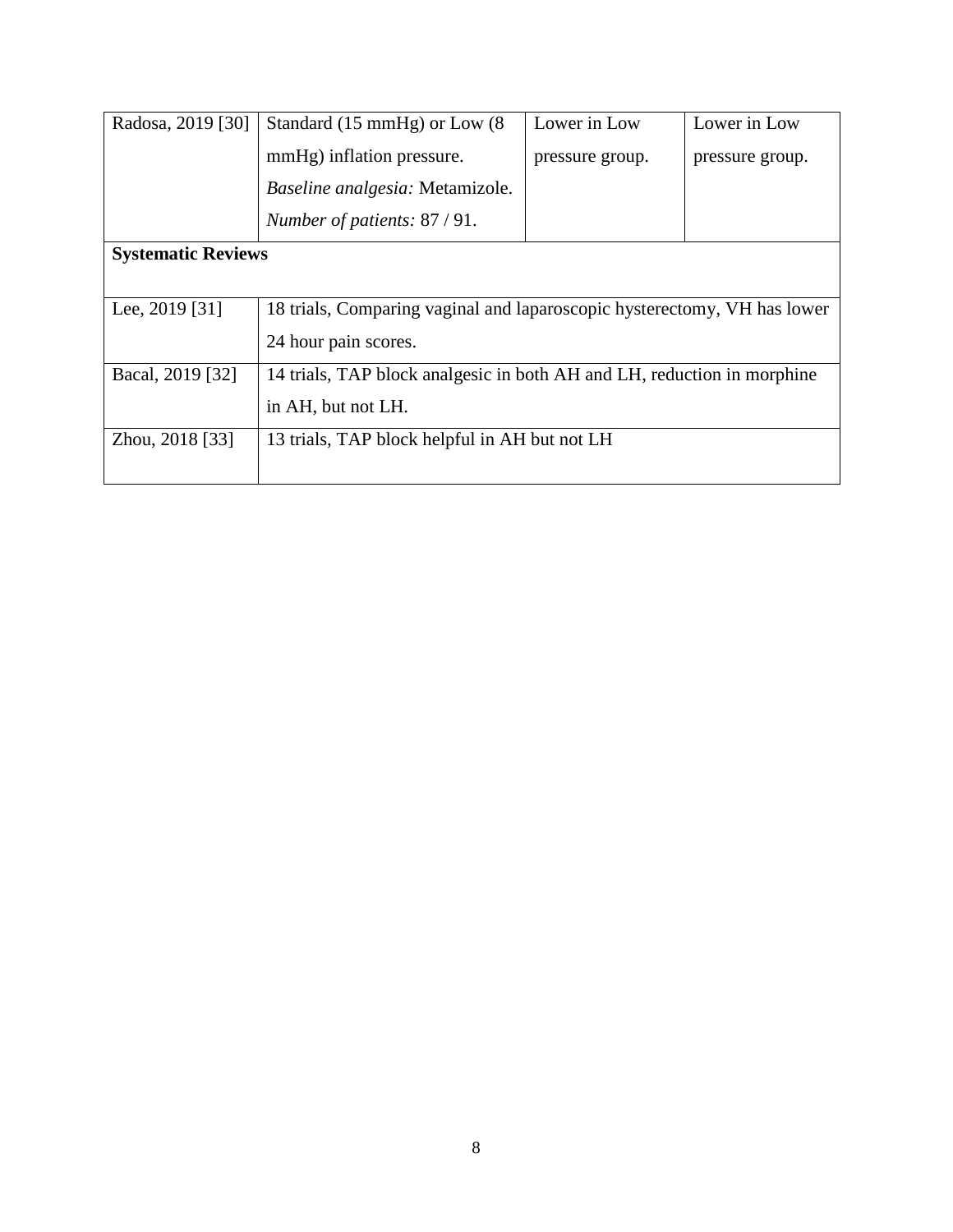### **References**

- 1. Gendy R, Walsh CA, Walsh SR, Karantanis E. Vaginal hysterectomy versus total laparoscopic hysterectomy for benign disease: a metaanalysis of randomized controlled trials. *Am J Obstet Gynecol* 2011; **204:** 388 e1-8.
- 2. Walsh CA, Walsh SR, Tang TY, Slack M. Total abdominal hysterectomy versus total laparoscopic hysterectomy for benign disease: a meta-analysis. *Eur J Obstet Gynecol Reprod Biol* 2009; **144:** 3-7.
- 3. Bijen CB, Vermeulen KM, Mourits MJ, de Bock GH. Costs and effects of abdominal versus laparoscopic hysterectomy: systematic review of controlled trials. *PLoS One* 2009; **4:** e7340.
- 4. Mourits MJ, Bijen CB, Arts HJ, et al. Safety of laparoscopy versus laparotomy in earlystage endometrial cancer: a randomised trial. *Lancet Oncol* 2010; **11:** 763-71.
- 5. Yi YX, Zhang W, Zhou Q, Guo WR, Su Y. Laparoscopic-assisted vaginal hysterectomy vs abdominal hysterectomy for benign disease: a meta-analysis of randomized controlled trials. *Eur J Obstet Gynecol Reprod Biol* 2011; **159:** 1-18.
- 6. As-Sanie S, Till SR, Mowers EL, et al. Opioid Prescribing Patterns, Patient Use, and Postoperative Pain After Hysterectomy for Benign Indications. *Obstet Gynecol* 2017; **130:** 1261-8.
- 7. Choi JB, Kang K, Song MK, Seok S, Kim YH, Kim JE. Pain Characteristics after Total Laparoscopic Hysterectomy. *Int J Med Sci* 2016; **13:** 562-8.
- 8. Joshi GP, Schug SA, Kehlet H. Procedure-specific pain management and outcome strategies. *Best Pract Res Clin Anaesthesiol* 2014; **28:** 191-201.
- 9. Joshi GP, Kehlet H, Group PW. Guidelines for perioperative pain management: need for re-evaluation. *Br J Anaesth* 2017; **119:** 703-6.
- 10. Lirk P, Thiry J, Bonnet MP, Joshi GP, Bonnet F, Group PW. Pain management after laparoscopic hysterectomy: systematic review of literature and PROSPECT recommendations. *Reg Anesth Pain Med* 2019; **44:** 425-36.
- 11. Moher D, Liberati A, Tetzlaff J, Altman DG, Group P. Preferred reporting items for systematic reviews and meta-analyses: the PRISMA statement. *J Clin Epidemiol* 2009; **62:** 1006-12.
- 12. Joshi GP, Van de Velde M, Kehlet H, Collaborators PWG. Development of evidencebased recommendations for procedure-specific pain management: PROSPECT methodology. *Anaesthesia* 2019; **74:** 1298-304.
- 13. Lombardi TM, Kahn BS, Tsai LJ, Waalen JM, Wachi N. Preemptive Oral Compared With Intravenous Acetaminophen for Postoperative Pain After Robotic-Assisted Laparoscopic Hysterectomy: A Randomized Controlled Trial. *Obstet Gynecol* 2019; **134:**  1293-7.
- 14. Rindos NB, Mansuria SM, Ecker AM, Stuparich MA, King CR. Intravenous acetaminophen vs saline in perioperative analgesia with laparoscopic hysterectomy. *Am J Obstet Gynecol* 2019; **220:** 373 e1- e8.
- 15. Oh SK, Lee IO, Lim BG, et al. Comparison of the Analgesic Effect of Sufentanil versus Fentanyl in Intravenous Patient-Controlled Analgesia after Total Laparoscopic Hysterectomy: A Randomized, Double-blind, Prospective Study. *Int J Med Sci* 2019; **16:**  1439-46.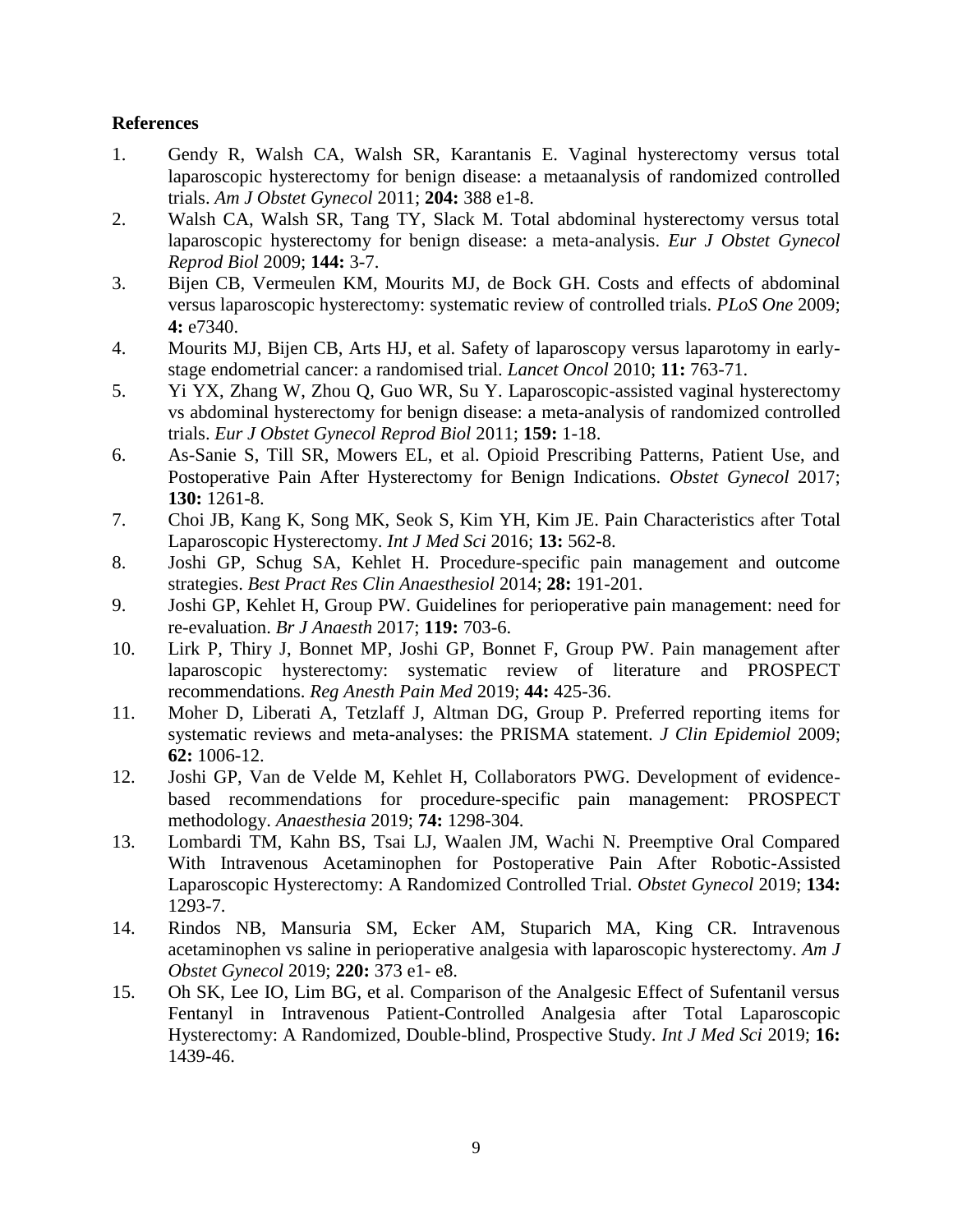- 16. Turkay U, Yavuz A, Hortu I, Terzi H, Kale A. The impact of chewing gum on postoperative bowel activity and postoperative pain after total laparoscopic hysterectomy. *J Obstet Gynaecol* 2019**:** 1-5.
- 17. Takmaz O, Bastu E, Ozbasli E, et al. Perioperative Duloxetine for Pain Management After Laparoscopic Hysterectomy: A Randomized Placebo-Controlled Trial. *J Minim Invasive Gynecol* 2019.
- 18. Tulandi T, Krishnamurthy S, Mansour F, et al. A Triple-Blind Randomized Trial of Preemptive Use of Gabapentin Before Laparoscopic Hysterectomy for Benign Gynaecologic Conditions. *J Obstet Gynaecol Can* 2019; **41:** 1282-8.
- 19. Kim JE, Kim JY, Lee HS, Seok S, Kil HK. Analgesic effect of trigger point injection and EMLA for shoulder pain in patients undergoing total laparoscopic hysterectomy: A randomized controlled study. *Medicine (Baltimore)* 2019; **98:** e14087.
- 20. Du J, Li JW, Jin J, Shi CX, Ma JH. Intraoperative and postoperative infusion of dexmedetomidine combined with intravenous butorphanol patient-controlled analgesia following total hysterectomy under laparoscopy. *Exp Ther Med* 2018; **16:** 4063-9.
- 21. Hutchins J, Argenta P, Berg A, Habeck J, Kaizer A, Geller MA. Ultrasound-guided subcostal transversus abdominis plane block with liposomal bupivacaine compared to bupivacaine infiltration for patients undergoing robotic-assisted and laparoscopic hysterectomy: a prospective randomized study. *J Pain Res* 2019; **12:** 2087-94.
- 22. Korkmaz Toker M, Altiparmak B, Uysal AI, Demirbilek SG. The analgesic efficacy of oblique subcostal transversus abdominis plane block after laparoscopic hysterectomy: A randomized, controlled, observer-blinded study. *Medicine (Baltimore)* 2019; **98:** e13994.
- 23. Radtke S, Boren T, Depasquale S. Paracervical Block as a Strategy to Reduce Postoperative Pain after Laparoscopic Hysterectomy: A Randomized Controlled Trial. *J Minim Invasive Gynecol* 2019; **26:** 1164-8.
- 24. Barr Grzesh RL, Treszezamsky AD, Fenske SS, Rascoff LG, Moshier EL, Ascher-Walsh C. Use of Paracervical Block Before Laparoscopic Supracervical Hysterectomy. *JSLS* 2018; **22**.
- 25. Kwack JY, Kwon YS. Immediate postoperative pain control with ropivacaine following laparoscopic-assisted vaginal hysterectomy: A randomized double-blind pilot study. *Taiwan J Obstet Gynecol* 2018; **57:** 654-8.
- 26. Aytuluk HG, Kale A, Basol G. Laparoscopic Superior Hypogastric Blocks for Postoperative Pain Management in Hysterectomies: A New Technique for Superior Hypogastric Blocks. *J Minim Invasive Gynecol* 2019; **26:** 740-7.
- 27. Sugihara M, Miyake T, Miyagi Y, et al. Does local infiltration anesthesia on laparoscopic surgical wounds reduce postoperative pain? Randomized control study. *Reprod Med Biol* 2018; **17:** 474-80.
- 28. Kim JH, Lee YS, Shin HW, Chang MS, Park YC, Kim WY. Effect of administration of ketorolac and local anaesthetic infiltration for pain relief after laparoscopic-assisted vaginal hysterectomy. *J Int Med Res* 2005; **33:** 372-8.
- 29. Barron KI, Lamvu GM, Schmidt RC, Fisk M, Blanton E, Patanwala I. Wound Infiltration With Extended-Release Versus Short-Acting Bupivacaine Before Laparoscopic Hysterectomy: A Randomized Controlled Trial. *J Minim Invasive Gynecol* 2017; **24:**  286-92.
- 30. Radosa JC, Radosa MP, Schweitzer PA, et al. Impact of different intraoperative CO2 pressure levels (8 and 15 mmHg) during laparoscopic hysterectomy performed due to